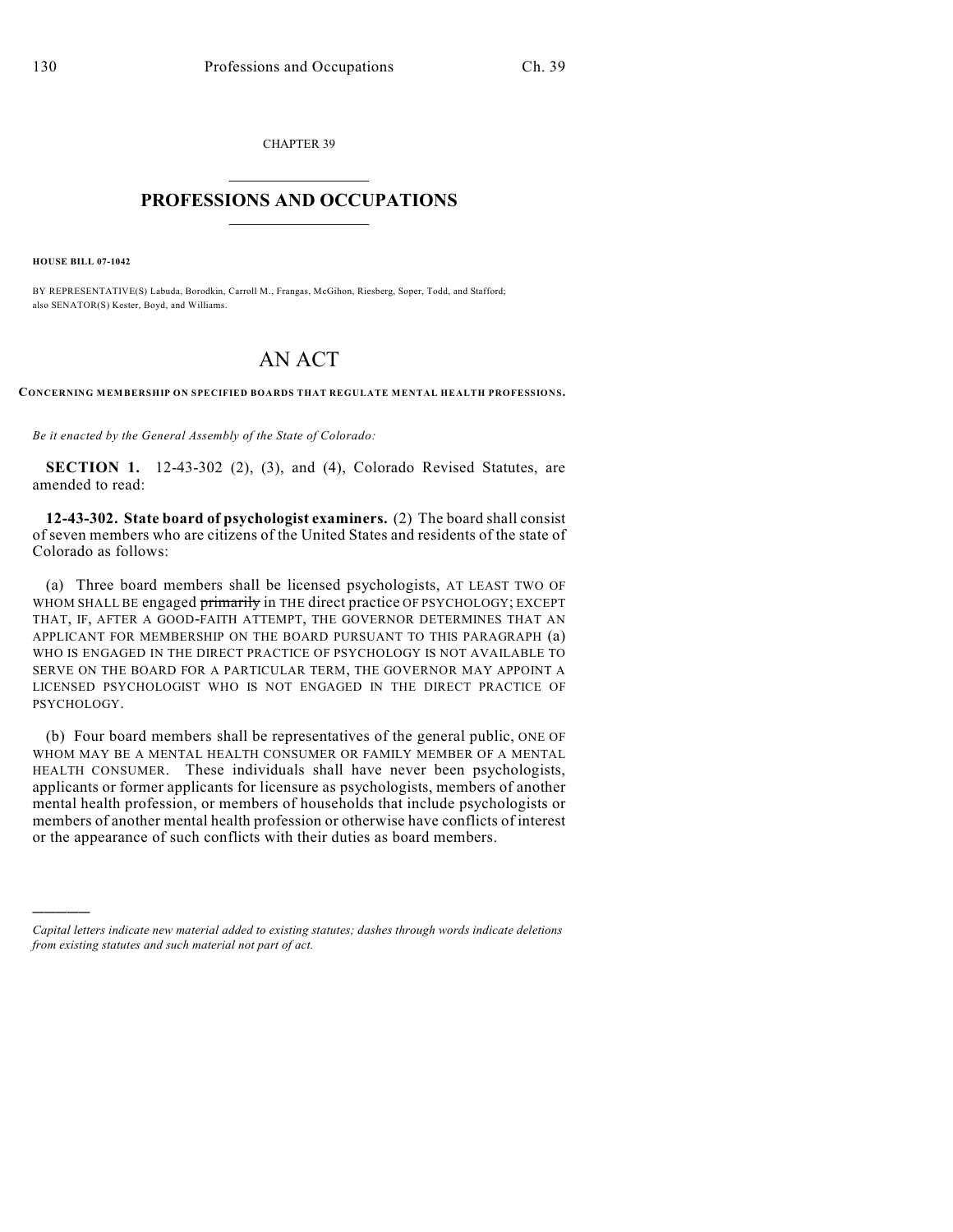## (3) No board member shall serve more than two full consecutive terms.

(4) (a) Each board member shall hold office until the expiration of such member's appointed term or until a successor is duly appointed. EXCEPT AS SPECIFIED IN PARAGRAPH (b) OF THIS SUBSECTION (4), the term of each member shall be four years, AND NO BOARD MEMBER SHALL SERVE MORE THAN TWO FULL CONSECUTIVE TERMS. Any vacancy occurring in board membership other than by expiration of a term shall be filled by the governor by appointment for the unexpired term of such member.

(b) THE TERMS OF OFFICE OF THE MEMBERS ON THE BOARD AS OF THE EFFECTIVE DATE OF THIS PARAGRAPH (b) SHALL BE MODIFIED AS FOLLOWS IN ORDER TO ENSURE STAGGERED TERMS OF OFFICE:

(I) THE SECOND TERM OF OFFICE OF THE LICENSED PSYCHOLOGIST BOARD MEMBER AND ONE OF THE TWO BOARD MEMBERS REPRESENTING THE GENERAL PUBLIC, WHOSE SECOND TERM WOULD OTHERWISE EXPIRE ON JUNE 30, 2010, SHALL EXPIRE ON MAY 31, 2008, AND THE GOVERNOR SHALL APPOINT ONE NEW LICENSED PSYCHOLOGIST AND ONE NEW REPRESENTATIVE OF THE GENERAL PUBLIC TO SERVE TERMS AS DESCRIBED IN PARAGRAPH (a) OF THIS SUBSECTION (4) COMMENCING ON JUNE 1, 2008.

(II) THE INITIAL TERM OF OFFICE OF THE ONE BOARD MEMBER REPRESENTING THE GENERAL PUBLIC WHOSE INITIAL TERM WOULD OTHERWISE EXPIRE ON JUNE 30, 2009, SHALL EXPIRE ON MAY 31, 2009, AND THE BOARD MEMBER SHALL BE ELIGIBLE TO SERVE ONE ADDITIONAL FOUR-YEAR TERM COMMENCING ON JUNE 1, 2009, AND EXPIRING ON MAY 31, 2013. ON AND AFTER THE EXPIRATION OF THIS BOARD MEMBER'S TERM, PERSONS APPOINTED TO THIS POSITION ON THE BOARD SHALL SERVE TERMS AS DESCRIBED IN PARAGRAPH (a) OF THIS SUBSECTION (4) COMMENCING ON JUNE 1 OF THE APPLICABLE YEAR.

(III) THE INITIAL TERM OF OFFICE OF ONE OF THE TWO LICENSED PSYCHOLOGIST BOARD MEMBERS WHOSE INITIAL TERM WOULD OTHERWISE EXPIRE ON JUNE 30, 2010, SHALL EXPIRE ON MAY 31, 2009. THIS BOARD MEMBER SHALL BE ELIGIBLE TO SERVE ONE ADDITIONAL FOUR-YEAR TERM, COMMENCING ON JUNE 1, 2009, AND EXPIRING ON MAY 31, 2013. ON AND AFTER THE EXPIRATION OF THIS BOARD MEMBER'S TERM, PERSONS APPOINTED TO THIS POSITION ON THE BOARD SHALL SERVE TERMS AS DESCRIBED IN PARAGRAPH (a) OF THIS SUBSECTION (4) COMMENCING ON JUNE 1 OF THE APPLICABLE YEAR.

(IV) THE INITIAL TERMS OF OFFICE OF THE REMAINING LICENSED PSYCHOLOGIST BOARD MEMBER AND THE OTHER BOARD MEMBER REPRESENTING THE GENERAL PUBLIC, WHOSE INITIAL TERMS WOULD OTHERWISE EXPIRE ON JUNE 30, 2010, SHALL EXPIRE ON MAY 31, 2010. EACH OF THESE BOARD MEMBERS SHALL BE ELIGIBLE TO SERVE ONE ADDITIONAL FOUR-YEAR TERM COMMENCING ON JUNE 1, 2010, AND EXPIRING ON MAY 31, 2014. ON AND AFTER THE EXPIRATION OF THESE BOARD MEMBERS' TERMS, PERSONS APPOINTED TO THESE POSITIONS ON THE BOARD SHALL SERVE TERMS AS DESCRIBED IN PARAGRAPH (a) OF THIS SUBSECTION (4) COMMENCING ON JUNE 1 OF THE APPLICABLE YEAR.

(V) THE SECOND TERM OF OFFICE OF THE REMAINING BOARD MEMBER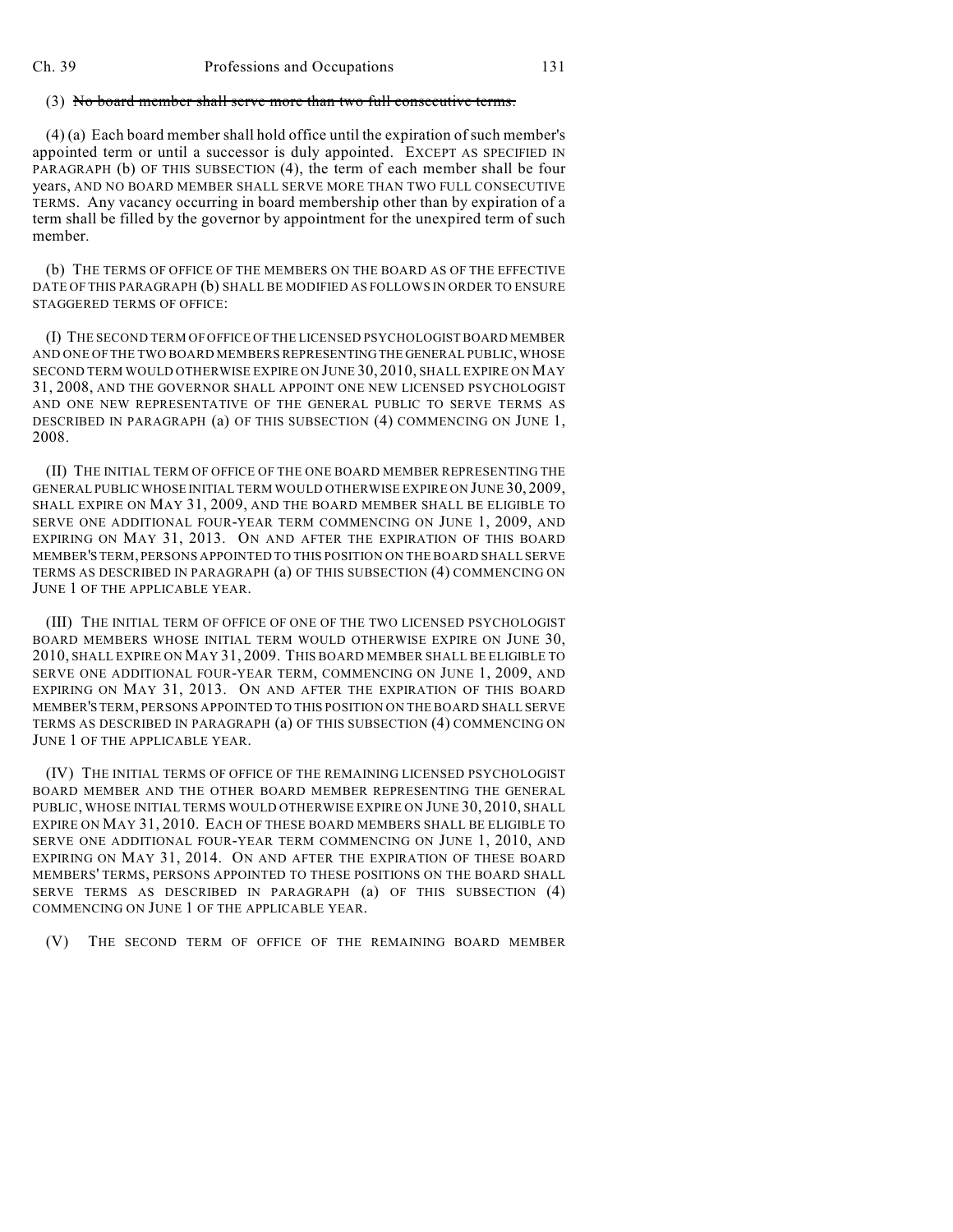REPRESENTING THE GENERAL PUBLIC WHOSE SECOND TERM WOULD OTHERWISE EXPIRE ON JUNE 30, 2010, SHALL EXPIRE ON MAY 31, 2010. THE GOVERNOR SHALL APPOINT ONE NEW REPRESENTATIVE OF THE GENERAL PUBLIC TO SERVE TERMS AS DESCRIBED IN PARAGRAPH (a) OF THIS SUBSECTION (4) COMMENCING ON JUNE 1, 2010.

**SECTION 2.** 12-43-402 (2) (a), (3), and (4), Colorado Revised Statutes, are amended to read:

**12-43-402. State board of social work examiners.** (2) (a) Three board members shall be licensed clinical social workers, AT LEAST TWO OF WHOM SHALL BE engaged primarily in direct SOCIAL WORK practice; EXCEPT THAT, IF, AFTER A GOOD-FAITH ATTEMPT, THE GOVERNOR DETERMINES THAT AN APPLICANT FOR MEMBERSHIP ON THE BOARD PURSUANT TO THIS PARAGRAPH (a) WHO IS ENGAGED IN DIRECT SOCIAL WORK PRACTICE IS NOT AVAILABLE TO SERVE ON THE BOARD FOR A PARTICULAR TERM, THE GOVERNOR MAY APPOINT A LICENSED CLINICAL SOCIAL WORKER WHO IS NOT ENGAGED IN DIRECT SOCIAL WORK PRACTICE.

(3) (a) Each board member shall hold office until the expiration of such member's appointed term or until a successor is duly appointed. EXCEPT AS SPECIFIED IN PARAGRAPH (b) OF THIS SUBSECTION (3), the term of each member shall be four years, AND NO BOARD MEMBER SHALL SERVE MORE THAN TWO FULL CONSECUTIVE TERMS. Any vacancy occurring in board membership other than by expiration of a term shall be filled by the governor by appointment for the remainder of the unexpired term of such member.

(b) THE TERMS OF OFFICE OF THE MEMBERS ON THE BOARD AS OF THE EFFECTIVE DATE OF THIS PARAGRAPH (b) SHALL BE MODIFIED AS FOLLOWS IN ORDER TO ENSURE STAGGERED TERMS OF OFFICE:

(I) THE SECOND TERM OF OFFICE OF ONE OF THE TWO LICENSED CLINICAL SOCIAL WORKER BOARD MEMBERS WHO, AS OF JULY 25, 2010, WOULD HAVE SERVED TWO FOUR-YEAR TERMS, SHALL EXPIRE ON JUNE 30, 2008, AND THE GOVERNOR SHALL APPOINT A NEW LICENSED CLINICAL SOCIAL WORKER TO SERVE TERMS AS DESCRIBED IN PARAGRAPH (a) OF THIS SUBSECTION (3) COMMENCING ON JULY 1, 2008.

(II) THE INITIAL TERM OF OFFICE OF ONE OF THE BOARD MEMBERS REPRESENTING THE GENERAL PUBLIC WHOSE INITIAL TERM WOULD OTHERWISE EXPIRE ON JULY 25, 2010, SHALL EXPIRE ON JUNE 30, 2008, AND THE BOARD MEMBER SHALL BE ELIGIBLE TO SERVE ONE ADDITIONAL FOUR-YEAR TERM COMMENCING ON JULY 1, 2008, AND EXPIRING ON JUNE 30, 2012. ON AND AFTER THE EXPIRATION OF THIS BOARD MEMBER'S TERM, PERSONS APPOINTED TO THIS POSITION ON THE BOARD SHALL SERVE TERMS AS DESCRIBED IN PARAGRAPH (a) OF THIS SUBSECTION (3) COMMENCING ON JULY 1 OF THE APPLICABLE YEAR.

(III) THE TERM OF OFFICE OF THE ONE MEMBER REPRESENTING THE GENERAL PUBLIC WHO, AS OF JULY 25, 2009, WOULD HAVE SERVED ONE FULL FOUR-YEAR TERM AND ONE PARTIAL FOUR-YEAR TERM, SHALL EXPIRE ON JUNE 30, 2009, AND THE MEMBER SHALL BE ELIGIBLE TO SERVE ONE ADDITIONAL FOUR-YEAR TERM COMMENCING ON JULY 1, 2009, AND EXPIRING ON JUNE 30, 2013. ON AND AFTER THE EXPIRATION OF THIS BOARD MEMBER'S TERM, PERSONS APPOINTED TO THIS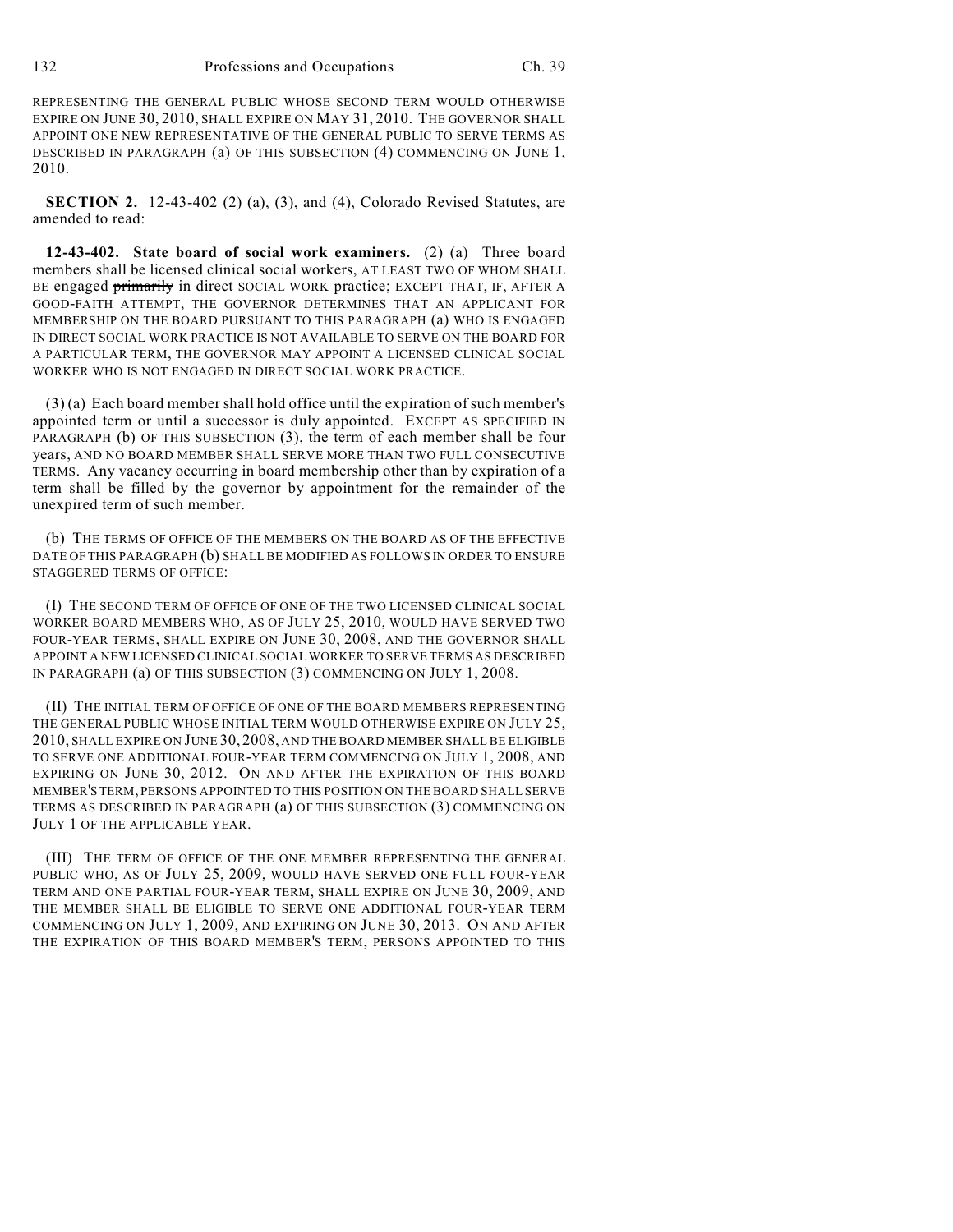POSITION ON THE BOARD SHALL SERVE TERMS AS DESCRIBED IN PARAGRAPH (a) OF THIS SUBSECTION (3) COMMENCING ON JULY 1 OF THE APPLICABLE YEAR.

(IV) THE TERM OF OFFICE OF THE ONE LICENSED CLINICAL SOCIAL WORKER BOARD MEMBER WHO, AS OF JULY 25, 2010, WOULD HAVE SERVED ONE FULL FOUR-YEAR TERM AND ONE PARTIAL FOUR-YEAR TERM, SHALL EXPIRE ON JUNE 30, 2009, AND THE BOARD MEMBER SHALL BE ELIGIBLE TO SERVE ONE ADDITIONAL FOUR-YEAR TERM COMMENCING ON JULY 1, 2009, AND EXPIRING ON JUNE 30, 2013. ON AND AFTER THE EXPIRATION OF THIS BOARD MEMBER'S TERM, PERSONS APPOINTED TO THIS POSITION ON THE BOARD SHALL SERVE TERMS AS DESCRIBED IN PARAGRAPH (a) OF THIS SUBSECTION (3) COMMENCING ON JULY 1 OF THE APPLICABLE YEAR.

(V) THE INITIAL TERMS OF OFFICE OF THE ONE REMAINING LICENSED CLINICAL SOCIAL WORKER BOARD MEMBER AND THE TWO REMAINING BOARD MEMBERS REPRESENTING THE GENERAL PUBLIC, WHOSE INITIAL TERMS WOULD OTHERWISE EXPIRE ON JULY 25, 2010, SHALL EXPIRE ON JUNE 30, 2010, AND EACH OF THESE BOARD MEMBERS SHALL BE ELIGIBLE TO SERVE ONE ADDITIONAL FOUR-YEAR TERM, COMMENCING ON JULY 1, 2010, AND EXPIRING ON JUNE 30, 2014. ON AND AFTER THE EXPIRATION OF THESE BOARD MEMBERS' TERMS, PERSONS APPOINTED TO THESE POSITIONS ON THE BOARD SHALL SERVE TERMS AS DESCRIBED IN PARAGRAPH (a) OF THIS SUBSECTION (3) COMMENCING ON JULY 1 OF THE APPLICABLE YEAR.

(4) No board member shall serve more than two full consecutive terms.

**SECTION 3.** 12-43-502 (3) and (4), Colorado Revised Statutes, are amended to read:

**12-43-502. State board of marriage and family therapist examiners.** (3) No board member shall serve more than two full consecutive terms.

(4) (a) Each board member shall hold office until the expiration of his or her appointed term or until a successor is duly appointed. and EXCEPT AS SPECIFIED IN PARAGRAPH (b) OF THIS SUBSECTION (4), members shall serve terms of four years, AND NO MEMBER SHALL SERVE MORE THAN TWO FULL CONSECUTIVE TERMS. When the term of each board member expires, the governor shall appoint his or her successor for a term of four years. Any vacancy occurring in the board membership other than by the expiration of a term shall be filled by the governor by appointment for the remainder of the unexpired term of such member.

(b) THE TERMS OF OFFICE OF THE MEMBERS ON THE BOARD AS OF THE EFFECTIVE DATE OF THIS PARAGRAPH (b) SHALL BE MODIFIED AS FOLLOWS IN ORDER TO ENSURE STAGGERED TERMS OF OFFICE:

(I) THE SECOND TERM OF OFFICE OF ONE OF THE BOARD MEMBERS REPRESENTING THE GENERAL PUBLIC WHOSE SECOND TERM WOULD OTHERWISE EXPIRE ON AUGUST 12, 2010, SHALL EXPIRE ON JULY 31, 2008. ON AND AFTER THE EXPIRATION OF THIS BOARD MEMBER'S TERM, PERSONS APPOINTED TO THIS POSITION ON THE BOARD SHALL SERVE TERMS AS DESCRIBED IN PARAGRAPH (a) OF THIS SUBSECTION (4) COMMENCING ON AUGUST 1 OF THE APPLICABLE YEAR.

(II) THE INITIAL TERM OF OFFICE OF ONE OF THE MARRIAGE AND FAMILY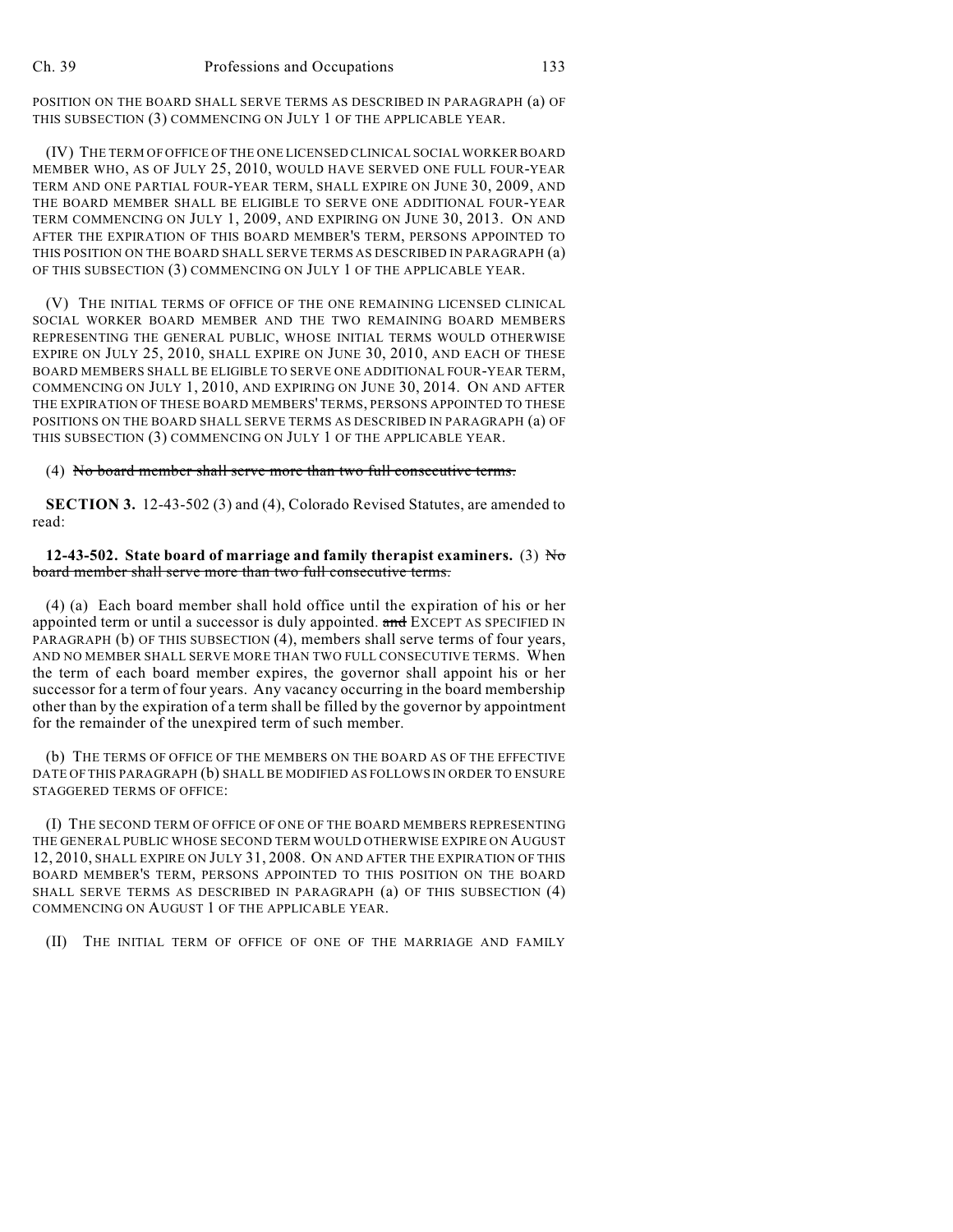134 Professions and Occupations Ch. 39

THERAPIST BOARD MEMBERS WHOSE INITIAL TERM WOULD OTHERWISE EXPIRE ON AUGUST 12, 2010, SHALL EXPIRE ON JULY 31, 2008, AND THE BOARD MEMBER SHALL BE ELIGIBLE TO SERVE ONE ADDITIONAL FOUR-YEAR TERM COMMENCING ON AUGUST 1, 2008, AND EXPIRING ON JULY 31, 2012. ON AND AFTER THE EXPIRATION OF THIS BOARD MEMBER'S TERM, PERSONS APPOINTED TO THIS POSITION ON THE BOARD SHALL SERVE TERMS AS DESCRIBED IN PARAGRAPH (a) OF THIS SUBSECTION (4) COMMENCING ON AUGUST 1 OF THE APPLICABLE YEAR.

(III) THE TERM OF OFFICE OF THE ONE BOARD MEMBER REPRESENTING THE GENERAL PUBLIC WHO, AS OF AUGUST 12, 2009, WOULD HAVE SERVED ONE FULL FOUR-YEAR TERM AND ONE PARTIAL FOUR-YEAR TERM, SHALL EXPIRE ON JULY 31, 2009. THIS BOARD MEMBER SHALL BE ELIGIBLE TO SERVE ONE ADDITIONAL FOUR-YEAR TERM COMMENCING ON AUGUST 1, 2009, AND EXPIRING ON JULY 31, 2013. ON AND AFTER THE EXPIRATION OF THIS BOARD MEMBER'S TERM, PERSONS APPOINTED TO THIS POSITION ON THE BOARD SHALL SERVE TERMS AS DESCRIBED IN PARAGRAPH (a) OF THIS SUBSECTION (4) COMMENCING ON AUGUST 1 OF THE APPLICABLE YEAR.

(IV) THE INITIAL TERM OF OFFICE OF ONE OF THE MARRIAGE AND FAMILY THERAPIST BOARD MEMBERS WHOSE INITIAL TERM WOULD OTHERWISE EXPIRE ON AUGUST 12, 2010, SHALL EXPIRE ON JULY 31, 2009, AND THE BOARD MEMBER SHALL BE ELIGIBLE TO SERVE ONE ADDITIONAL FOUR-YEAR TERM COMMENCING AUGUST 1, 2009, AND EXPIRING ON JULY 31, 2013. ON AND AFTER THE EXPIRATION OF THIS BOARD MEMBER'S TERM, PERSONS APPOINTED TO THIS POSITION ON THE BOARD SHALL SERVE TERMS AS DESCRIBED IN PARAGRAPH (a) OF THIS SUBSECTION (4) COMMENCING ON AUGUST 1 OF THE APPLICABLE YEAR.

(V) THE INITIAL TERM OF OFFICE OF ONE OF THE MARRIAGE AND FAMILY THERAPIST BOARD MEMBERS WHOSE INITIAL TERM OF OFFICE WOULD OTHERWISE EXPIRE ON AUGUST 12, 2010, SHALL EXPIRE ON JULY 31, 2010, AND THE BOARD MEMBER SHALL BE ELIGIBLE TO SERVE ONE ADDITIONAL FOUR-YEAR TERM, COMMENCING ON AUGUST 1, 2010, AND EXPIRING ON JULY 31, 2014. ON AND AFTER THE EXPIRATION OF THIS BOARD MEMBER'S TERM, PERSONS APPOINTED TO THIS POSITION ON THE BOARD SHALL SERVE TERMS AS DESCRIBED IN PARAGRAPH (a) OF THIS SUBSECTION (4) COMMENCING ON AUGUST 1 OF THE APPLICABLE YEAR.

(VI) THE SECOND TERM OF OFFICE OF ONE OF THE BOARD MEMBERS REPRESENTING THE GENERAL PUBLIC WHOSE SECOND TERM WOULD OTHERWISE EXPIRE ON AUGUST 12, 2010, SHALL EXPIRE ON JULY 31, 2010, AND THE GOVERNOR SHALL APPOINT ONE NEW REPRESENTATIVE OF THE GENERAL PUBLIC TO SERVE TERMS AS DESCRIBED IN PARAGRAPH (a) OF THIS SUBSECTION (4) COMMENCING ON AUGUST 1, 2010.

(VII) THE TERM OF OFFICE OF THE ONE BOARD MEMBER REPRESENTING THE GENERAL PUBLIC WHO, AS OF AUGUST 12, 2010, WOULD HAVE SERVED ONE FULL FOUR-YEAR TERM AND ONE PARTIAL FOUR-YEAR TERM, SHALL EXPIRE ON JULY 31, 2010. THIS BOARD MEMBER SHALL BE ELIGIBLE TO SERVE ONE ADDITIONAL FOUR-YEAR TERM COMMENCING ON AUGUST 1, 2010, AND EXPIRING ON JULY 31, 2014. ON AND AFTER THE EXPIRATION OF THIS BOARD MEMBER'S TERM, PERSONS APPOINTED TO THIS POSITION ON THE BOARD SHALL SERVE TERMS AS DESCRIBED IN PARAGRAPH (a) OF THIS SUBSECTION (4) COMMENCING ON AUGUST 1 OF THE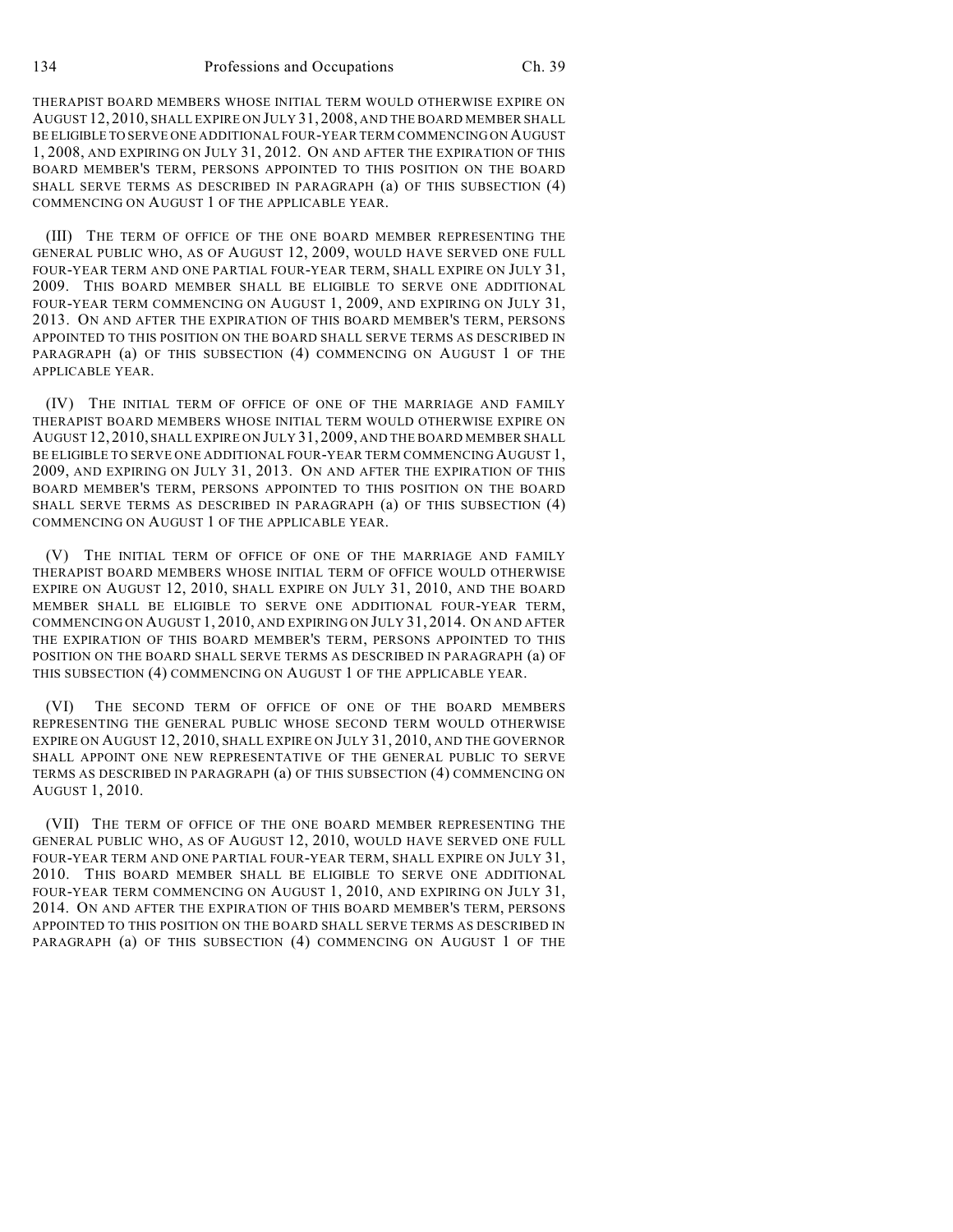APPLICABLE YEAR.

**SECTION 4.** 12-43-602 (3) and (4), Colorado Revised Statutes, are amended to read:

## **12-43-602.** State board of licensed professional counselor examiners. (3)  $\overline{N\sigma}$ board member shall serve more than two full consecutive terms.

(4) (a) Each member shall hold office until the expiration of his or her appointed term or until a successor is duly appointed. and EXCEPT AS SPECIFIED IN PARAGRAPH (b) OF THIS SUBSECTION (4), members shall serve terms of four years, AND NO MEMBER SHALL SERVE MORE THAN TWO FULL CONSECUTIVE TERMS. When the term of each board member expires, the governor shall appoint his or her successor for a term of four years. Any vacancy occurring in the board membership other than by the expiration of a term shall be filled by the governor by appointment for the unexpired term of such member.

(b) THE TERMS OF OFFICE OF THE MEMBERS ON THE BOARD AS OF THE EFFECTIVE DATE OF THIS PARAGRAPH (b) SHALL BE MODIFIED AS FOLLOWS IN ORDER TO ENSURE STAGGERED TERMS OF OFFICE:

(I) THE TERMS OF OFFICE OF THE ONE LICENSED PROFESSIONAL COUNSELOR BOARD MEMBER AND ONE OF THE BOARD MEMBERS REPRESENTING THE GENERAL PUBLIC WHO, AS OF SEPTEMBER 12, 2010, WOULD HAVE SERVED ONE FULL FOUR-YEAR TERM AND ONE PARTIAL FOUR-YEAR TERM, SHALL EXPIRE ON AUGUST 31, 2008. EACH OF THESE BOARD MEMBERS SHALL BE ELIGIBLE TO SERVE ONE ADDITIONAL FOUR-YEAR TERM, COMMENCING ON SEPTEMBER 1, 2008, AND EXPIRING ON AUGUST 31, 2012. ON AND AFTER THE EXPIRATION OF THESE BOARD MEMBERS' TERMS, PERSONS APPOINTED TO THESE POSITIONS ON THE BOARD SHALL SERVE TERMS AS DESCRIBED IN PARAGRAPH (a) OF THIS SUBSECTION (4) COMMENCING ON SEPTEMBER 1 OF THE APPLICABLE YEAR.

(II) THE TERM OF OFFICE OF THE ONE BOARD MEMBER REPRESENTING THE PUBLIC WHOSE INITIAL TERM WOULD OTHERWISE EXPIRE ON SEPTEMBER 12, 2009, SHALL EXPIRE ON AUGUST 31, 2009, AND THE BOARD MEMBER SHALL BE ELIGIBLE TO SERVE ONE ADDITIONAL FOUR-YEAR TERM, COMMENCING ON SEPTEMBER 1, 2009, AND EXPIRING ON AUGUST 31, 2013. ON AND AFTER THE EXPIRATION OF THIS BOARD MEMBER'S TERM, PERSONS APPOINTED TO THIS POSITION ON THE BOARD SHALL SERVE TERMS AS DESCRIBED IN PARAGRAPH (a) OF THIS SUBSECTION (4) COMMENCING ON SEPTEMBER 1 OF THE APPLICABLE YEAR.

(III) THE INITIAL TERM OF OFFICE OF ONE OF THE TWO LICENSED PROFESSIONAL COUNSELOR BOARD MEMBERS WHOSE INITIAL TERM OF OFFICE WOULD OTHERWISE EXPIRE ON SEPTEMBER 12, 2010, SHALL EXPIRE ON AUGUST 31, 2009. THIS BOARD MEMBER SHALL BE ELIGIBLE TO SERVE ONE ADDITIONAL FOUR-YEAR TERM COMMENCING ON SEPTEMBER 1, 2009, AND EXPIRING ON AUGUST 31, 2013. ON AND AFTER THE EXPIRATION OF THIS BOARD MEMBER'S TERM, PERSONS APPOINTED TO THIS POSITION ON THE BOARD SHALL SERVE TERMS AS DESCRIBED IN PARAGRAPH (a) OF THIS SUBSECTION (4) COMMENCING ON SEPTEMBER 1 OF THE APPLICABLE YEAR.

(IV) THE INITIAL TERMS OF OFFICE OF THE TWO REMAINING BOARD MEMBERS